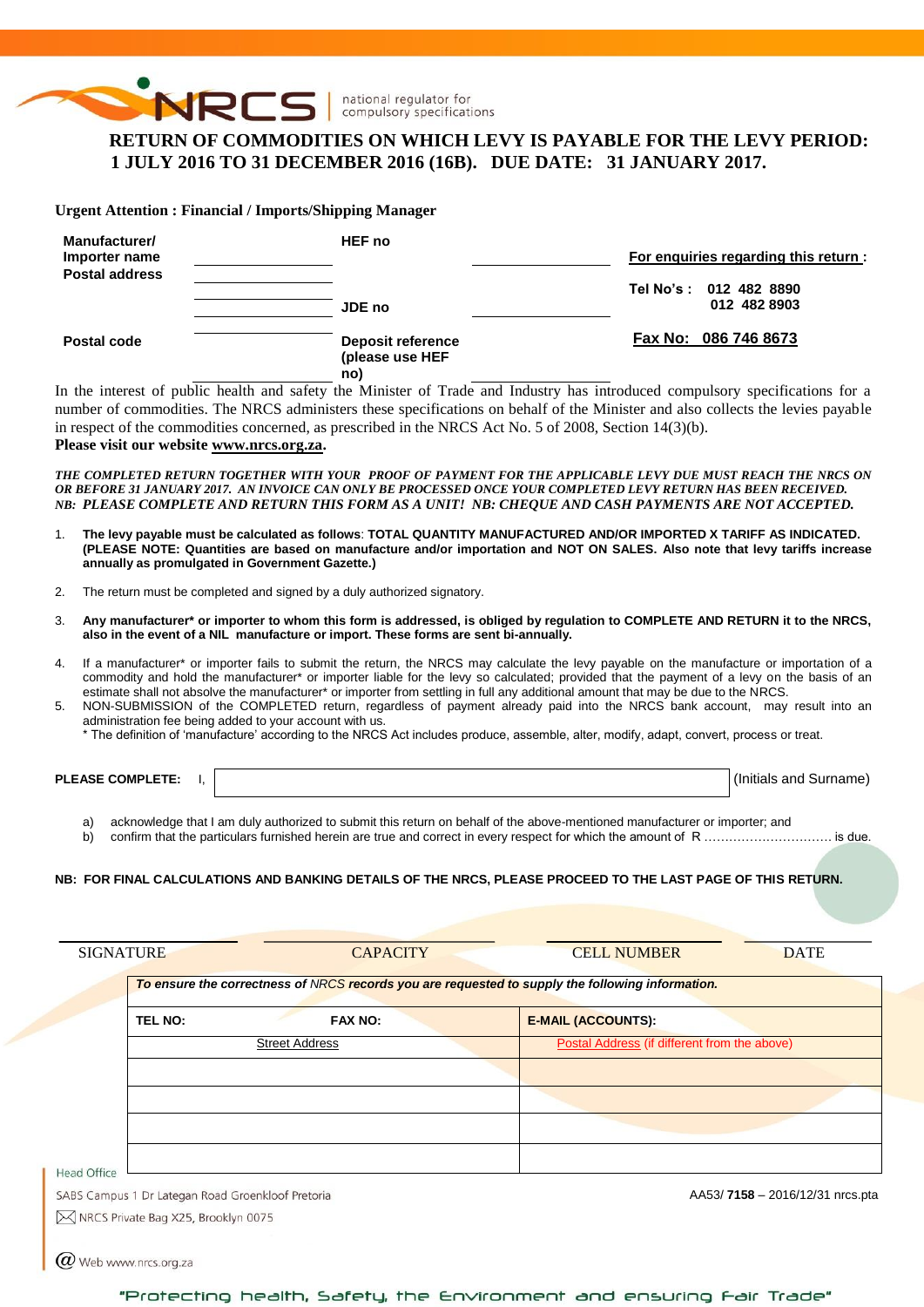#### **BU 7158 - 1 July to 31 December 2016 (B)** Page 2 of 6 ………..

#### **LIGHTERS FOR CIGARETTES, CIGARS AND PIPES**

| Code | Description of commodity                                            | <b>Quantity</b><br>manufactured<br><b>July to Sep</b> | Ouantity<br>imported<br>July to Sep | <b>Quantity</b><br>Manufactured<br>Oct to Dec | Quantity<br>Imported<br>Oct to Dec | Total | Unit            | <b>Tariff</b> | Levy payable |
|------|---------------------------------------------------------------------|-------------------------------------------------------|-------------------------------------|-----------------------------------------------|------------------------------------|-------|-----------------|---------------|--------------|
| 4510 | (VC 8076)<br>Disposable lighters (for cigarettes, cigars and pipes) |                                                       |                                     |                                               |                                    |       | 100<br>Lighters | R3,37         |              |
| 4511 | Refillable lighters (for cigarettes, cigars and pipes)<br>(VC 8076) |                                                       |                                     |                                               |                                    |       | 100<br>Lighters | R3,37         |              |

#### **FOOTWEAR**

| Code | Description of commodity            | Quantity<br>manufactured<br><b>July to Sep</b> | Ouantity<br>imported<br><b>July to Sep</b> | Ouantity<br>Manufactured<br>Oct to Dec | <b>Quantity</b><br>Imported<br>Oct to Dec | <b>Total</b> | Unit | <b>Tariff</b>       | Levy payable |
|------|-------------------------------------|------------------------------------------------|--------------------------------------------|----------------------------------------|-------------------------------------------|--------------|------|---------------------|--------------|
| 4600 | (VC 9002)<br><b>Safety Footwear</b> |                                                |                                            |                                        |                                           |              | Pair | R <sub>0</sub> , 34 |              |

### **BIOLOGICAL SAFETY CABINETS**

| Code | Description of commodity                                |           | <b>Duantity</b><br>manufactured<br>July to Sep | Ouantity<br>imported<br>July to Sep | Ouantity<br>Manufactured<br>Oct to Dec | Ouantity<br>Imported<br>Oct to Dec | <b>Total</b> | Unit | <b>Tariff</b> | Levy payable |  |
|------|---------------------------------------------------------|-----------|------------------------------------------------|-------------------------------------|----------------------------------------|------------------------------------|--------------|------|---------------|--------------|--|
| 5310 | Microbiological safety cabinets (Classes I, II and III) | (VC 8041) |                                                |                                     |                                        |                                    |              | Item | R4 990,00     |              |  |

#### **COAL / PARAFFIN-BURNING APPLIANCES**

| Code | Description of commodity                              | Ouantity<br>manufactured | Ouantity<br>imported | Ouantity<br>Manufactured | Quantity<br>Imported | Total | Unit | <b>Tariff</b>       | Levy payable |  |
|------|-------------------------------------------------------|--------------------------|----------------------|--------------------------|----------------------|-------|------|---------------------|--------------|--|
|      |                                                       | <b>July to Sep</b>       | <b>July to Sep</b>   | Oct to Dec               | Oct to Dec           |       |      |                     |              |  |
| 8110 | (VC 8034)<br>Coal-burning stoves and heaters          |                          |                      |                          |                      |       | Item | R <sub>159,90</sub> |              |  |
|      |                                                       |                          |                      |                          |                      |       |      |                     |              |  |
| 8120 | Non-pressure paraffin stoves and heaters<br>(VC 9089) |                          |                      |                          |                      |       | Item | R <sub>2</sub> ,92  |              |  |
| 8130 | (VC 9093)<br>Pressurized paraffin fuelled appliances  |                          |                      |                          |                      |       | Item | R <sub>2</sub> ,92  |              |  |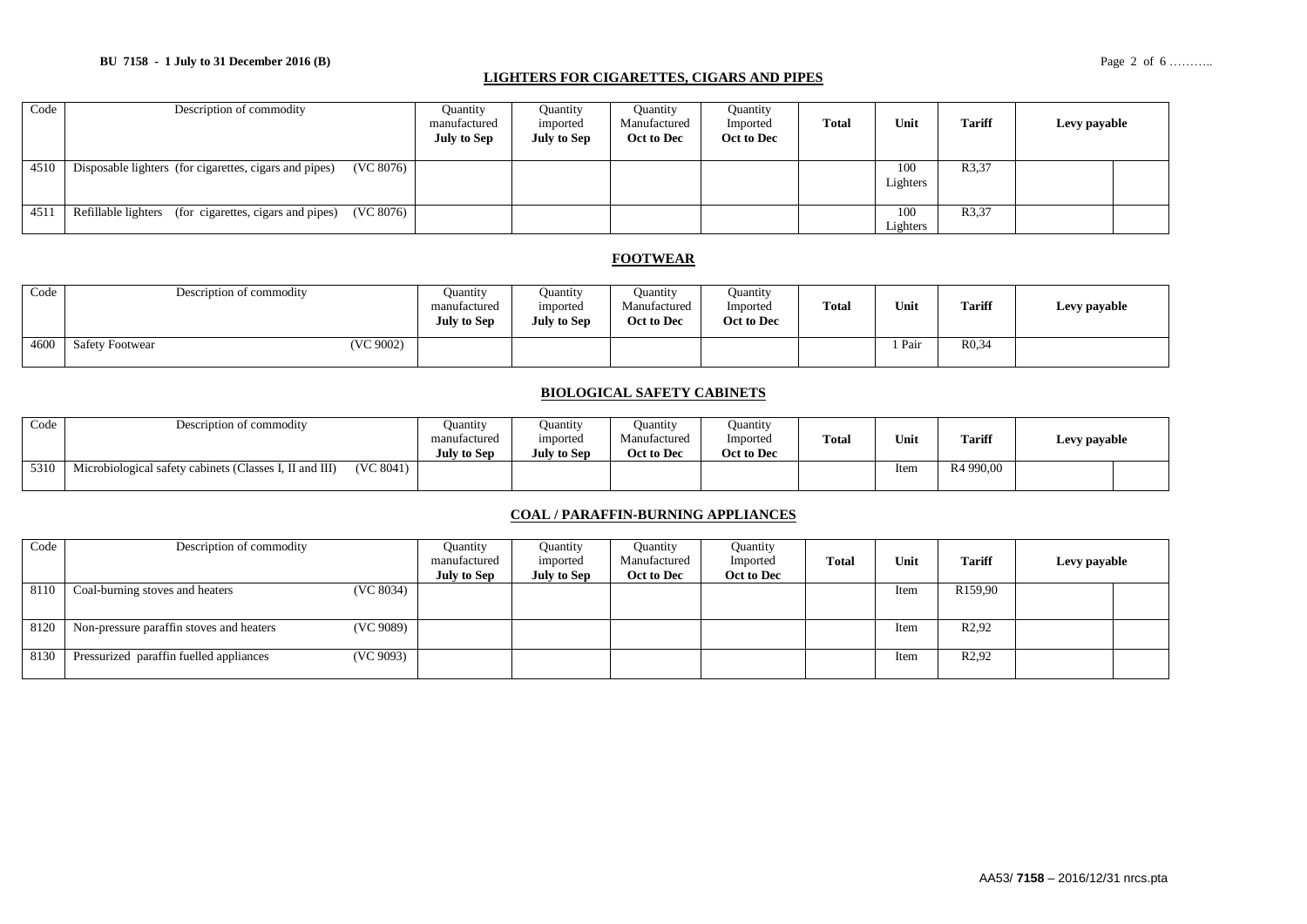#### **FIRE-ARMS**

| Code | Description of commodity                                              | Quantity<br>manufactured<br><b>July to Sep</b> | Quantity<br>imported<br><b>July to Sep</b> | Quantity<br>Manufactured<br>Oct to Dec | Quantity<br>Imported<br>Oct to Dec | <b>Total</b> | Unit | <b>Tariff</b>       | Levy payable |
|------|-----------------------------------------------------------------------|------------------------------------------------|--------------------------------------------|----------------------------------------|------------------------------------|--------------|------|---------------------|--------------|
| 8310 | .22 Rim fire arms<br>(VC 8028)                                        |                                                |                                            |                                        |                                    |              | Item | R 12.67             |              |
| 831  | (VC 8028)<br>Revolvers                                                |                                                |                                            |                                        |                                    |              | Item | R <sub>19</sub> ,19 |              |
| 8312 | Centre fire rifles and pistols<br>(VC 8028)                           |                                                |                                            |                                        |                                    |              | Item | R <sub>19</sub> ,19 |              |
| 8313 | Double-barrel shotguns<br>(VC 8028)                                   |                                                |                                            |                                        |                                    |              | Item | R <sub>19</sub> ,19 |              |
| 8314 | Single-barrel shotguns<br>(VC 8028)                                   |                                                |                                            |                                        |                                    |              | Item | R <sub>16</sub> ,33 |              |
| 8315 | All types of replacement barrels<br>(VC 8028)                         |                                                |                                            |                                        |                                    |              | Item | R <sub>12</sub> ,67 |              |
| 8316 | Modified rim- and center fire rifles, revolvers and pistols (VC 8028) |                                                |                                            |                                        |                                    |              | Item | R <sub>24</sub> ,93 |              |
| 8317 | Modified double-barrel shotguns<br>(VC 8028)                          |                                                |                                            |                                        |                                    |              | Item | R <sub>24,93</sub>  |              |
| 8318 | Modified single-barrel shotguns<br>(VC 8028)                          |                                                |                                            |                                        |                                    |              | Item | R23,03              |              |

#### **TIMBER**

| Code | Description of commodity                 | Ouantity<br>manufactured<br><b>July to Sep</b> | Ouantity<br><i>mported</i><br><b>July to Sep</b> | <b>Ouantity</b><br>manufactured<br>Oct to Dec | <b>Ouantity</b><br>Imported<br>Oct to Dec | <b>Total</b> | Unit                  | <b>Tariff</b>              | Levy payable |
|------|------------------------------------------|------------------------------------------------|--------------------------------------------------|-----------------------------------------------|-------------------------------------------|--------------|-----------------------|----------------------------|--------------|
| 4710 | (VC 9092)<br>Preservative Treated Timber |                                                |                                                  |                                               |                                           |              | Per<br>m <sup>3</sup> | $\gamma$<br>D 1<br>11 1.20 |              |

## **CEMENT**

| Code | Description of commodity   | Ouantity<br>manufactured<br><b>July to Sep</b> | Ouantity<br>imported<br><b>July to Sep</b> | <b>Quantity</b><br>Manufactured<br>Oct to Dec | Ouantity<br>Imported<br>Oct to Dec | <b>Total</b> | Unit                 | <b>Tariff</b> | Levy payable |
|------|----------------------------|------------------------------------------------|--------------------------------------------|-----------------------------------------------|------------------------------------|--------------|----------------------|---------------|--------------|
| 8400 | (VC 9085)<br><b>Cement</b> |                                                |                                            |                                               |                                    |              | Per<br>Metric<br>Ton | R 0.21        |              |

#### **DISINFECTANTS & DETERGENTS**

#### **NB : QUANTITY TO BE ROUNDED OFF TO THE NEXT FULL UNIT !!**

| Code | Description of commodities                             | Quantity<br>Manufactured<br>July to Sep | <b>Quantity</b><br>Imported<br>July to Sep | <b>Quantity</b><br>Manufactured<br>Oct to Dec | Ouantity<br>Imported<br>Oct to Dec | <b>Total</b> | Unit                                 | <b>Tariff</b> | Levy payable |  |
|------|--------------------------------------------------------|-----------------------------------------|--------------------------------------------|-----------------------------------------------|------------------------------------|--------------|--------------------------------------|---------------|--------------|--|
| 8700 | (VC 8054)<br>Disinfectants and Detergent-disinfectants |                                         |                                            |                                               |                                    |              | 100<br>liters or<br>$100 \text{ kg}$ | R6.91         |              |  |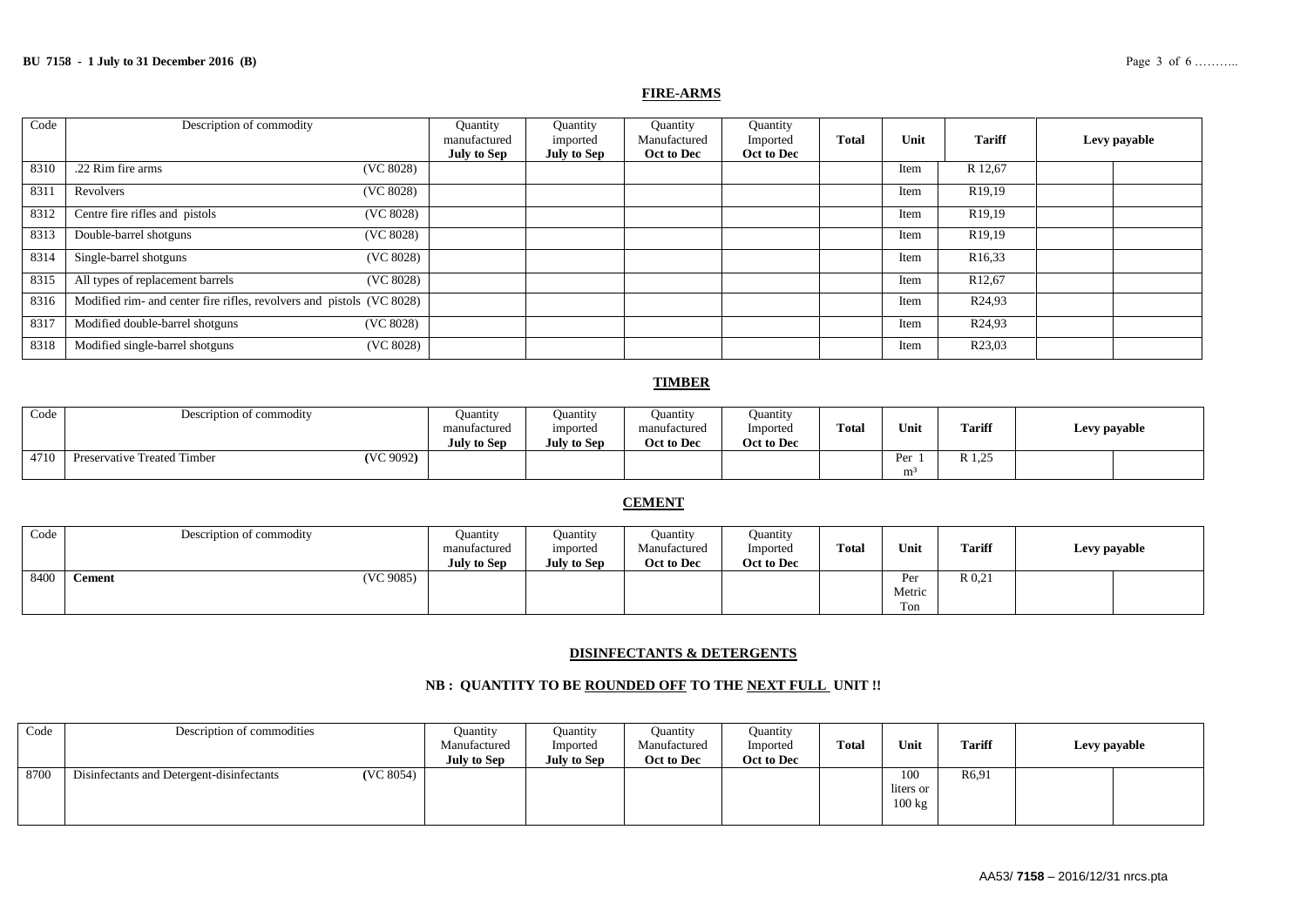#### **PERSONAL PROTECTIVE EQUIPMENT**

| Code  | Description of commodities                                                                                                                                       | <b>Ouantity</b>             | Quantity                       | Quantity                   | Quantity               |              |      |               |              |
|-------|------------------------------------------------------------------------------------------------------------------------------------------------------------------|-----------------------------|--------------------------------|----------------------------|------------------------|--------------|------|---------------|--------------|
|       |                                                                                                                                                                  | manufactured<br>July to Sep | Imported<br><b>July to Sep</b> | Manufactured<br>Oct to Dec | imported<br>Oct to Dec | <b>Total</b> | Unit | <b>Tariff</b> | Levy payable |
| 8280  | Gas filters and combined filters<br>(SANS 54387)<br>(VC 8072)                                                                                                    |                             |                                |                            |                        |              | Item | R 0.38        |              |
| 82802 | Filters for connection by means of breathing hoses to face pieces<br>(VC 8072)<br>(SANS 275)                                                                     |                             |                                |                            |                        |              | Item | R 0.38        |              |
| 8281  | (SANS 50136)<br>Full-face masks<br>(VC 8072)                                                                                                                     |                             |                                |                            |                        |              | Item | R 11,88       |              |
| 8282  | Half masks and quarter masks<br>(SANS 50140)<br>(VC 8072)                                                                                                        |                             |                                |                            |                        |              | Item | R 1,41        |              |
| 8283  | Filtering half masks to protect against particles<br>(SANS 50149)<br>(VC 8072)                                                                                   |                             |                                |                            |                        |              | Item | R 0.13        |              |
| 82830 | Valve filtering half masks to protect against gases or gases and<br>particles<br>(SANS 50405)<br>(VC 8032)                                                       |                             |                                |                            |                        |              | Item | R 7,65        |              |
| 8284  | Half mask without inhalation valves and with separable filters to<br>protect against gases or gases and particles or particles only<br>(SANS 51287)<br>(VC 8072) |                             |                                |                            |                        |              | Item | R 1,41        |              |
| 8285  | Particle filters<br>(SANS 50143)<br>(VC 8072)                                                                                                                    |                             |                                |                            |                        |              | Item | $R$ 0,29      |              |
| 8290  | Powered filtering devices incorporating a helmet or a hood<br>(SANS 12941)<br>(VC 8072)                                                                          |                             |                                |                            |                        |              | Item | R124,21       |              |
| 82900 | Power assisted filtering devices incorporating full face masks,<br>(SANS 12942)<br>half masks or quarter masks<br>(VC 8072)                                      |                             |                                |                            |                        |              | Item | R124,21       |              |
| 8291  | Compressed air line breathing apparatus for use with demand<br>valve for use with a full face mask (SANS 54593-1) (VC 8072)                                      |                             |                                |                            |                        |              | Item | R78.46        |              |
| 82910 | Continuous flow compressed air line breathing apparatus<br>(SANS 54594) (VC 8072)                                                                                |                             |                                |                            |                        |              | Item | R78.46        |              |
| 82912 | Compressed air line breathing apparatus with demand valve for<br>use with a half mask at positive pressure<br>(SANS 54593-2) (VC 8072)                           |                             |                                |                            |                        |              | Item | R78.46        |              |
| 8292  | Fresh air hose breathing apparatus for use with full face mask,<br>half mask or mouthpiece assembly (SANS 50138) (VC 8072)                                       |                             |                                |                            |                        |              | Item | R78,46        |              |
| 82920 | Powered fresh air hose breathing apparatus incorporating a hood<br>(SANS 50269)<br>(VC 8072)                                                                     |                             |                                |                            |                        |              | Item | R78.46        |              |
| 8293  | Self-contained closed-circuit breathing apparatus of the<br>compressed oxygen or compressed oxygen-nitrogen type<br>(SANS 50145)<br>(VC 8072)                    |                             |                                |                            |                        |              | Item | R1 170,00     |              |
| 8294  | Self-contained open-circuit compressed air breathing apparatus<br>(SANS 50137)<br>(VC 8072)                                                                      |                             |                                |                            |                        |              | Item | R171.46       |              |
| 8295  | Self-contained closed-circuit breathing apparatus for escape<br>(SANS 53794)<br>(VC 8072)                                                                        |                             |                                |                            |                        |              | Item | R152,97       |              |
| 82951 | Self-contained open-circuit compressed air breathing apparatus<br>with full face mask or mouthpiece assembly for escape<br>(SANS 50402)<br>(VC 8032)             |                             |                                |                            |                        |              | Item | R 235,32      |              |
| 82952 | Filtering devices with hood for self-rescue from fire<br>(SANS 50403)<br>(VC 8032)                                                                               |                             |                                |                            |                        |              | Item | R 31,95       |              |
| 82953 | Filter self-rescuers for protection against carbon monoxide<br>(SANS 50404)<br>(VC 8032)                                                                         |                             |                                |                            |                        |              | Item | R 15,97       |              |
| 82955 | Compressed air escape apparatus with a hood<br>(SANS 51146) (VC 8032)                                                                                            |                             |                                |                            |                        |              | Item | R200,21       |              |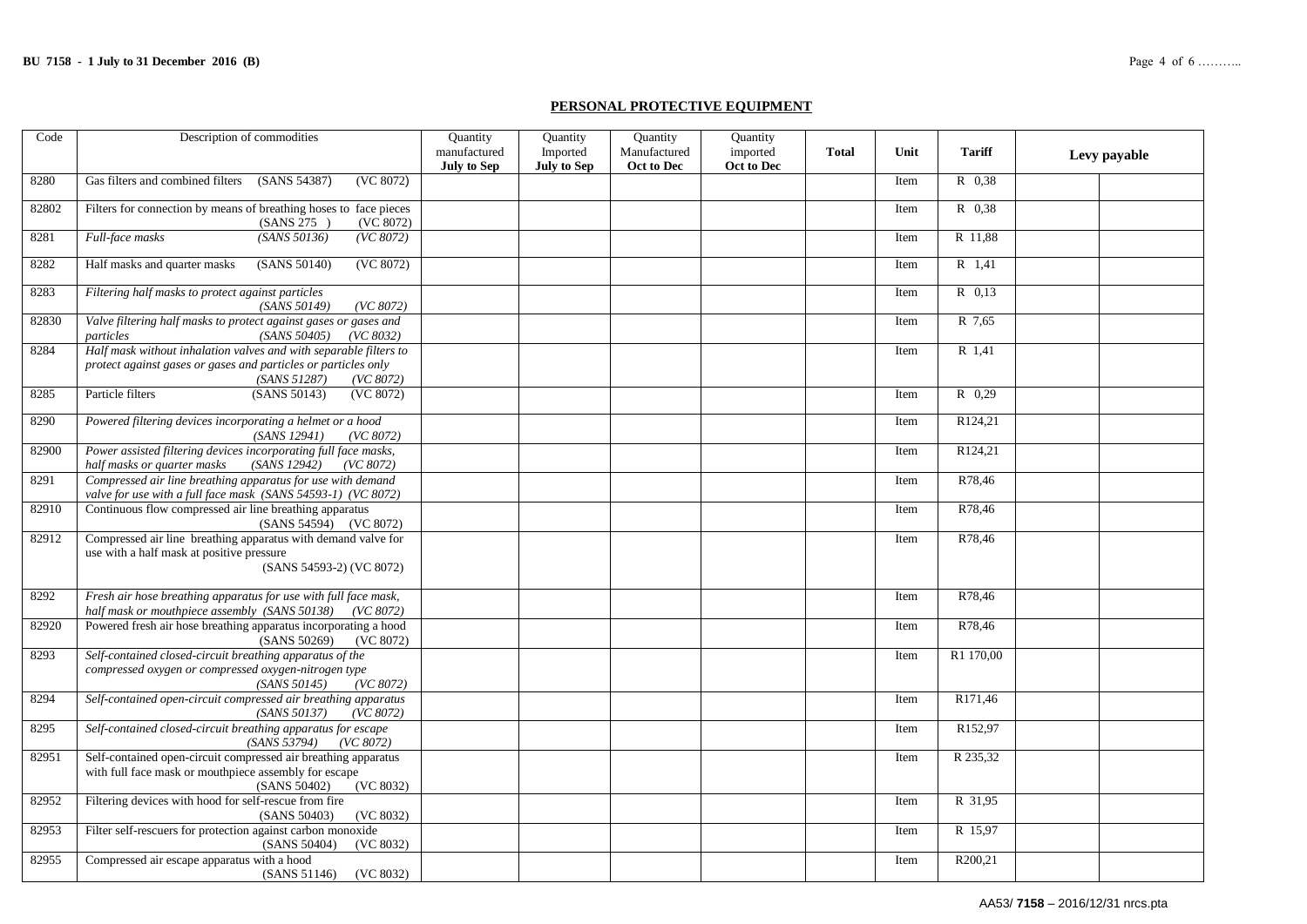| Code  | Description of commodities                                                                 | Quantity<br>manufactured<br>July to Sep | Quantity<br>imported<br><b>July to Sep</b> | Quantity<br>Manufactured<br>Oct to Dec | Quantity<br>Imported<br>Oct to Dec | <b>Total</b> | Unit | <b>Tariff</b>       | Levy payable |
|-------|--------------------------------------------------------------------------------------------|-----------------------------------------|--------------------------------------------|----------------------------------------|------------------------------------|--------------|------|---------------------|--------------|
| 4310  | Swimming aids that are carried or worn on the body<br>(SANS 53138-1) (VC 8032)             |                                         |                                            |                                        |                                    |              | Item | R 0.27              |              |
| 4312  | Swim seats<br>(SANS 53138-3) (VC 8032)                                                     |                                         |                                            |                                        |                                    |              | Item | R 0.64              |              |
| 4314  | Buoyancy aids (level 50)<br>(SANS 12402-5) (VC 8032)                                       |                                         |                                            |                                        |                                    |              | Item | R 7,70              |              |
| 4315  | Special purpose buoyancy aids (SANS 12402-6) (VC 8032)                                     |                                         |                                            |                                        |                                    |              | Item | R 7.70              |              |
| 4313  | Lifejackets for inland / close to shore conditions (level 100)<br>(SANS 12402-4) (VC 8032) |                                         |                                            |                                        |                                    |              | Item | R <sub>15</sub> ,40 |              |
| 43131 | Lifejackets for offshore conditions (level 150)<br>$(SANS 12402-3)$ $(VC 8032)$            |                                         |                                            |                                        |                                    |              | Item | R <sub>15</sub> ,40 |              |
| 43132 | Lifejackets for extreme offshore conditions (level 275)<br>(VC 8032)<br>(SANS 12402-2)     |                                         |                                            |                                        |                                    |              | Item | R <sub>15</sub> ,40 |              |
| 43133 | Lifejackets for seagoing ships<br>$(SANS 12402-1)$<br>(VC 8032)                            |                                         |                                            |                                        |                                    |              | Item | R <sub>15</sub> ,40 |              |
| 43134 | Special Purpose lifejackets<br>(VC 8032)<br>$(SANS 12402-6)$                               |                                         |                                            |                                        |                                    |              | Item | R <sub>15</sub> ,40 |              |

#### **SWIMMING AIDS / LIFE JACKETS**

# **SAFETY GLASS / GLAZING MATERIALS**

| Code | Description of commodities                                  | <b>Quantity</b><br>manufactured<br><b>July to Sep</b> | Ouantity<br>Imported<br><b>July to Sep</b> | <b>Quantity</b><br>manufactured<br>Oct to Dec | <b>Ouantity</b><br>Imported<br>Oct to Dec | Total | Unit                | <b>Tariff</b> | Levy payable |
|------|-------------------------------------------------------------|-------------------------------------------------------|--------------------------------------------|-----------------------------------------------|-------------------------------------------|-------|---------------------|---------------|--------------|
| 4400 | (VC 9003)<br>Safety glass and other safety glazing material |                                                       |                                            |                                               |                                           |       | Per $1 \text{ m}^2$ | R0,22         |              |

**Please note: Should you require technical advice or any other information regarding these commodities, please contact Simon Odendaal at Tel 012 482 8860**